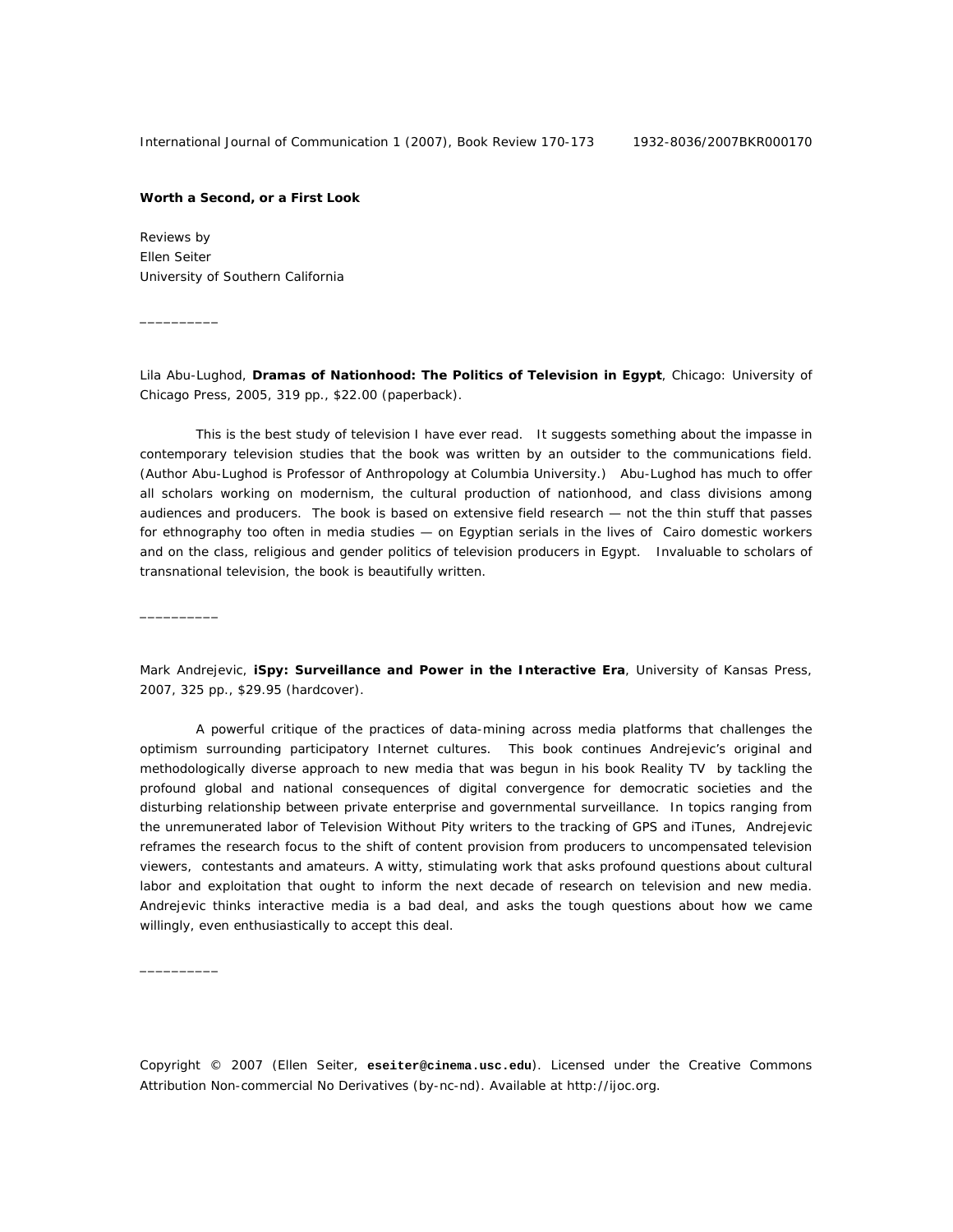$\overline{\phantom{a}}$  , where  $\overline{\phantom{a}}$ 

 $\overline{\phantom{a}}$  , where  $\overline{\phantom{a}}$ 

Charlotte Brunsdon, **The Feminist, The Housewife, and the Soap Opera**, Oxford: Oxford University Press, 2000, 253 pp., \$38.11 (paperback).

This brave book focuses on the projections, fantasies and identifications scholars make with the audiences and the genres they write about. It also provides a thoughtful intellectual history of media studies in Europe and the US and traces the profound influence of feminists on the field. Brunsdon indicates the blindspots in contemporary discourses of cultural studies, gender studies and media studies—especially as later practiced in the United States — that led to a disproportionate emphasis on consumer agency and resistive readings, and a frivolous disregard for media consolidation and policy changes. The book represents a self-reflexive collaboration with a group of Brunsdon's schoarly peers whose work has informed feminist media theory and was influential in placing soap opera on the research agenda.. To a large extent, the attention to strategies of decoding texts in audience studies has been an excavation of forms of cultural capital unrecognized by prior forms of communications research—thus contributing to the sense of television as a complex, fascinating media form with its own codes, and critiquing the despised category of the female melodrama fan Yet, too often, by validating the pleasures of television viewing, scholars failed to make any demands for different and better forms the audience might want.

David Buckingham, **Moving Images: Understanding Children's Emotional Responses to Television**, Manchester University Press, 1996, 360 pp., \$23.71 (paperback).

Buckingham is a prolific researcher whose work translates usefully into public policy debates and represents the best thinking on children and digital media. His work never romanticizes children's agency or youthful resistance to adult impositions of authority. Neither is he an apologist for the media industries. This book is my favorite of his many, simply because he gets a topic right that so many researchers get wrong: how children use violent media in the context of peer cultures and resistance to adults. Buckingham refutes media panics by carefully examining the role of genre, age and the "mastery" of violent media as a rite of passage. He usefully reminds us that the news is often the scariest thing of all for children. As in all his books, Buckingham helps to situate media panics in the history of childhood, the practices and prejudices of parents and adult media producers, and the everyday politics of children's worlds.

Ann Haas Dyson, **Writing Superheroes: Contemporary Popular Culture and Classroom Literacy**, Teachers College Press, 1997, 249 pp., \$21.95 (paperback)

"Children's imaginative play is all about their freedom from being powerless children," Dyson writes, in this ethnography of an Oakland, California classroom, that uses Bakhtin to evaluate the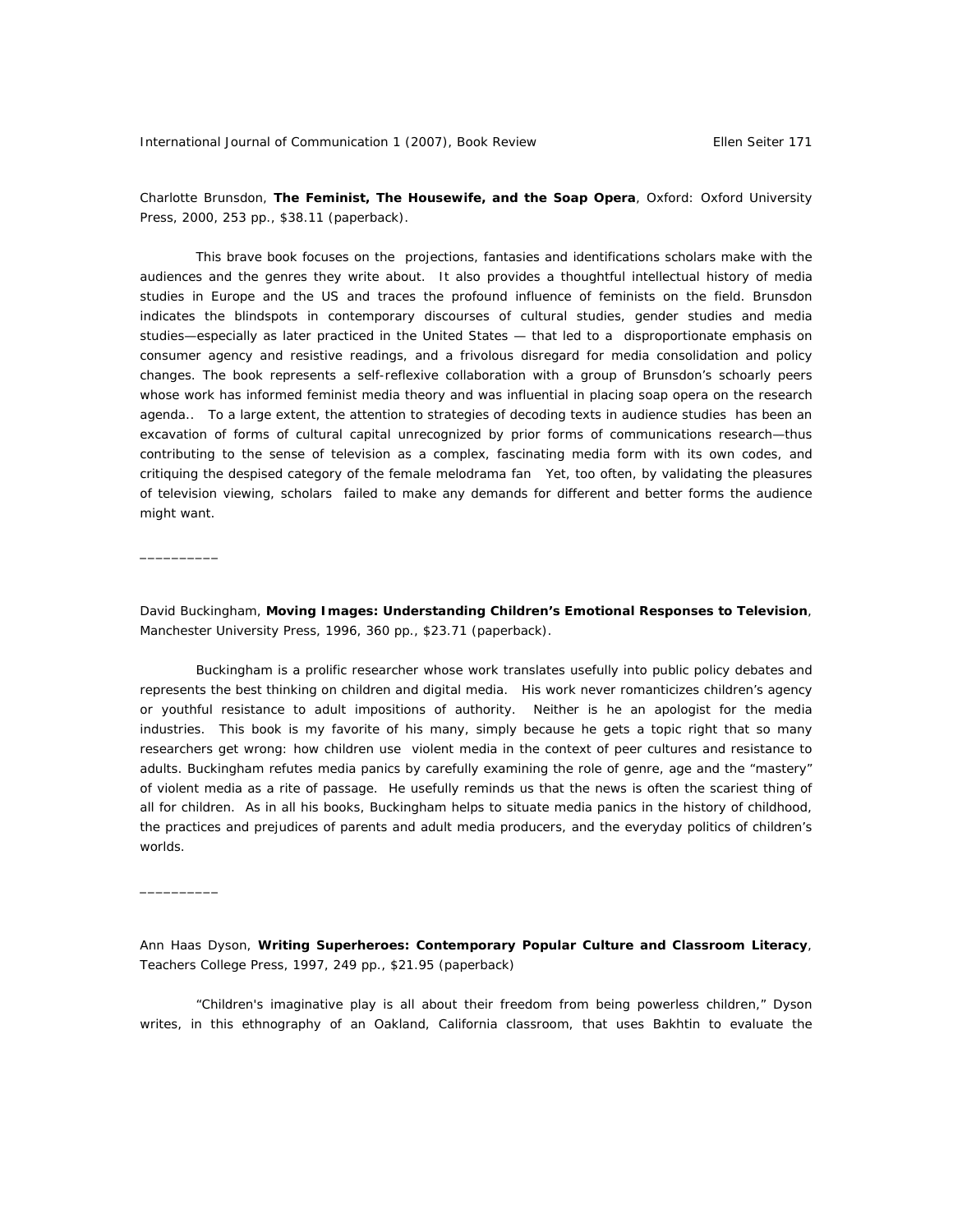\_\_\_\_\_\_\_\_\_\_

 $\overline{\phantom{a}}$   $\overline{\phantom{a}}$   $\overline{\phantom{a}}$   $\overline{\phantom{a}}$   $\overline{\phantom{a}}$   $\overline{\phantom{a}}$   $\overline{\phantom{a}}$   $\overline{\phantom{a}}$   $\overline{\phantom{a}}$   $\overline{\phantom{a}}$   $\overline{\phantom{a}}$   $\overline{\phantom{a}}$   $\overline{\phantom{a}}$   $\overline{\phantom{a}}$   $\overline{\phantom{a}}$   $\overline{\phantom{a}}$   $\overline{\phantom{a}}$   $\overline{\phantom{a}}$   $\overline{\$ 

\_\_\_\_\_\_\_\_\_\_

possibilities and limitations of bringing popular culture such as X-Men into the classroom to foster student writing. Dyson's research is the best around on understanding children's identities as comprised of deeply social identifications crossed by race, class and gender allegiances. Her deep understanding of the politics of literacy can be useful to everyone working on schools, media pedagogy and qualitative research with children. Dyson is an immensely gifted ethnographer of children, and she understands how schools work, and what factors prevent teachers from teaching well. This book provides a tribute to those adults who are not afraid of children's worlds and children's concerns, who are interested in their ideas and also in challenging and extending those ideas.

Zachary Lockman, **Contending Visions of the Middle East: The History and Politics of Orientalism**, Cambridge: Cambridge University Press, 2004, 308 pp., \$20.60 (paperback).

It is easy to blame ignorance about the Middle East and Islam on the apathy and ethnocentrism of the U.S. public, but the causes are more complex — and more disturbing: involving not just bad journalism, but more crucially Cold War economic priorities, the marginalization of dissident voices, and the co-optation of academic freedom by government agencies. *Contending Visions* is essential reading for those trying to decipher what the politicians and pundits say about the Middle East and working to resist the endlessly repeated banality about the "clash of civilizations." The book is especially helpful for tracing the effects of the long shadow of empire on scholars of religion, political science and policy studies. Lockman synthesizes centuries of Western Christian discourses on Islam, before outlining the obstacles to truthful research about the Middle East due to the pressures of U.S. foreign policy dictates and economic prerogatives in the region. A courageous book on a subject of urgent importance that permanently alters the reader's capacity for critical reading of cable and network news.

Roland Marchand, **Advertising the American Dream: Making Way for Modernity, 1920-1940**, University of California Press, 1985, 448 pp., \$31.64 (paperback).

A brilliant history of advertising by a great feminist. This is a fascinating work of social history, especially in its exploration of the Depression and popular culture, and the professional ideologies of ad producers. Marchand's analyses of print ads are a model of compelling visual and textual explication. Marchand focuses on gender and class relations within the ads, but also investigates the gender politics of the ad agency professionals and the powerful anxieties they projected on the female consumer. The illustrations are gorgeous and the writing is lucid and entertaining.